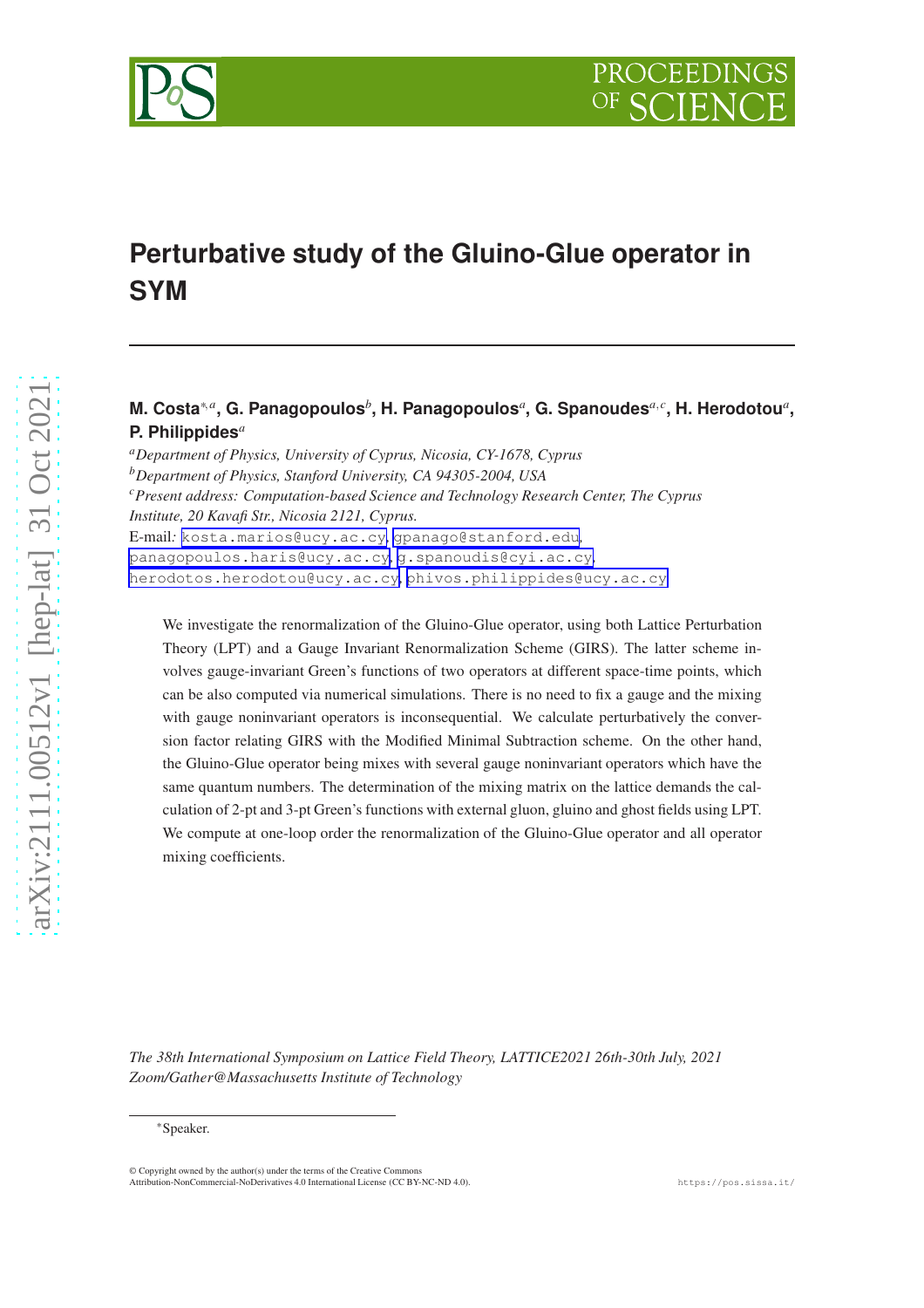## <span id="page-1-0"></span>1. Introduction

Supersymmetric strongly coupled theories have influenced experimental particle physics and evidence of SUSY as well as its predictions are still under investigation. SUSY is expected to emerge at very high energies and it provides dark matter candidates, arising from the lightest supersymmetric particles. In addition to that, supersymmetric extensions of the Standard Model would resolve the hierarchy problem. In this work, we considered the  $\mathcal{N} = 1$  supersymmetric Yang-Mills (SYM) theory, which describes the strong interactions between gluons  $(u<sub>u</sub>)$  and gluinos ( $\lambda$ ), the superpartners of the gluons. SYM shares some of the fundamental properties of supersymmetric theories containing quarks and squarks, while at the same time it is amenable to high-accuracy nonperturbative investigations; it is thus an ideal forerunner to the future study of theories containing more superfields.

A fundamental ingredient in these investigations is the "Gluino-Glue" composite operator,  $\mathcal{O}_{Gg}$ . In the present work we study thoroughly the renormalization and mixing of this operator, to the first perturbative order. In particular, we present two separate calculations: 1) We compute, in dimensional regularization, the conversion factors relating the  $\overline{\text{MS}}$  scheme to an intermediate gauge-invariant coordinate-space scheme. In this second scheme, there is no mixing with gauge variant operators and no need to fix the gauge. Further, all necessary correlation functions can be computed nonperturbatively in simulations, again without need for gauge fixing or ghost fields. However, a downside of this scheme is that the calculations to order  $g^{2n}$  requires evaluation of  $(n+1)$ -loop Feynman diagrams. 2) We use lattice perturbation theory and compute, to one loop, various 2- and 3-point functions of  $\mathcal{O}_{Ge}$ . We consider mixing with all relevant gauge-noninvariant operators, which contain also ghost fields.

For a comprehensive presentation of our results, along with detailed explanations and a longer list of references, we refer to our publications [\[1, 2\]](#page-7-0).

## 2. Gluino-Glue Operator

In studying the properties of light bound states, the main observables in SYM would be particles made up of gluons and gluinos. An important object in such a study is the Gluino-Glue operator, defined as follows:

$$
\mathcal{O}_{Gg} = \sigma_{\mu\nu} \text{tr}_c(u_{\mu\nu}\lambda), \quad \sigma_{\mu\nu} = \frac{1}{2} [\gamma_\mu, \gamma_\nu], \quad u_{\mu\nu} = \partial_\mu u_\nu - \partial_\nu u_\mu + ig[u_\mu, u_\nu]
$$
(2.1)

This operator has the lowest possible dimensionality (7/2) compatible with gauge invariance and being at the same time fermionic. Acting on the vacuum,  $\mathscr{O}_{Gg}$  is expected to excite a light bound state of the theory, which is a potential supersymmetric partner of the gluinoballs (tr<sub>c</sub>( $\bar{\lambda}\lambda$ ),  $tr_c(\bar{\lambda}\gamma_5\lambda), \dots$ ) and the glueballs  $(tr_c(u_{\mu\nu}u_{\mu\nu}), tr_c(u_{\mu\nu}\tilde{u}_{\mu\nu}), \dots)$  [\[3](#page-7-0)]. The Gluino-Glue operator, being composite, could in principle mix with four classes of operators having the same quantum numbers. The four classes are as follows: Class G are gauge invariant operators. Class A are operators which are not gauge invariant but are the BRST variation of some other operators:  $\mathcal{O}_A$ . **Class B** operators vanish by the equations of motion:  $\mathcal{O}_B$ . **Class C** are operators which are not linear combinations of class G, A and B:  $\mathcal{O}_C$ . Below, we present all candidate operators which can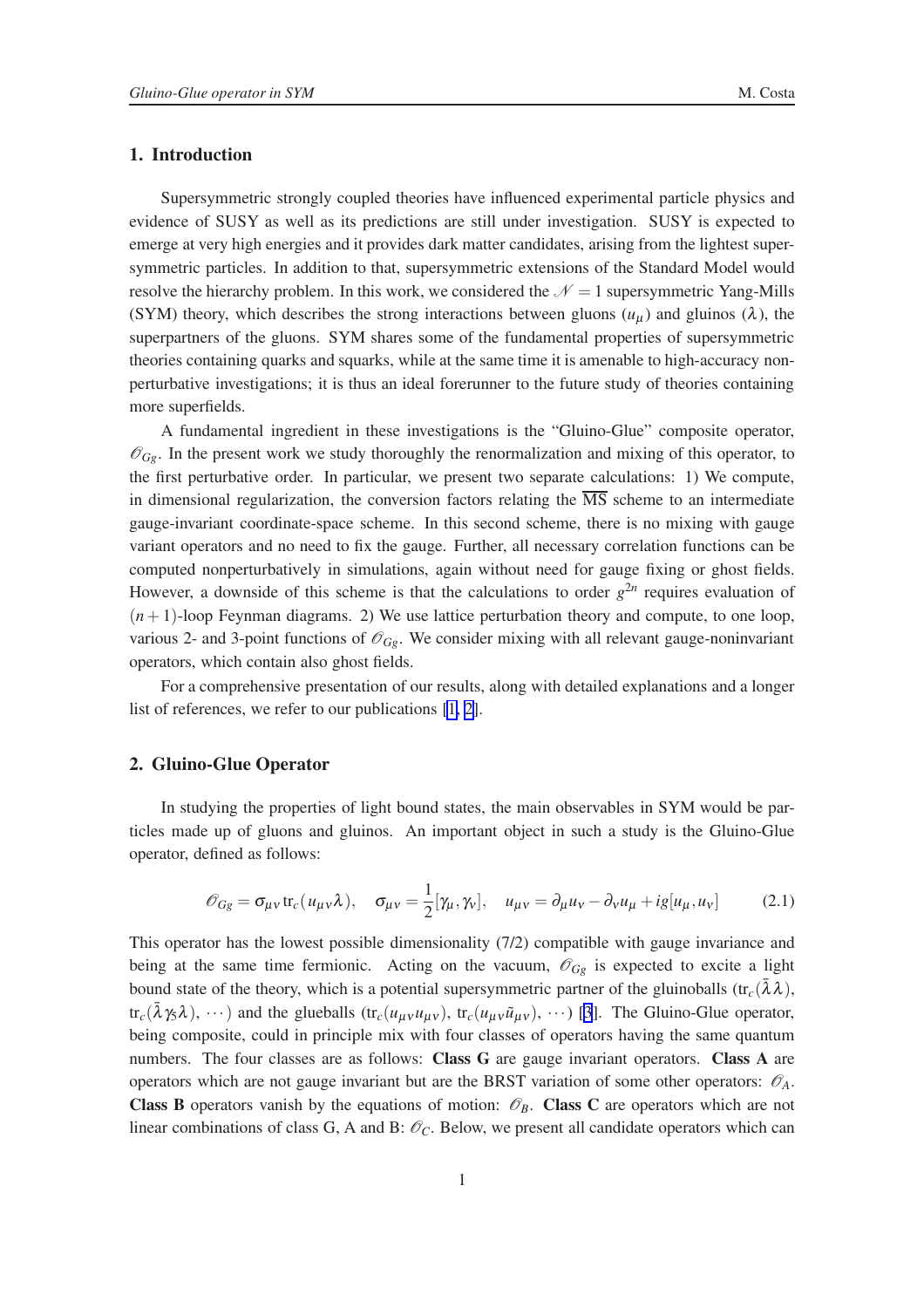<span id="page-2-0"></span>mix with  $\mathcal{O}_{Gg}$  ( $\alpha$ : gauge fixing parameter,  $c$ : ghost field):

$$
\begin{aligned}\n\mathcal{O}_{A1} &= \frac{1}{\alpha} \text{tr}_c(\lambda \partial_\mu u_\mu) - ig \text{tr}_c(\lambda [c, \bar{c}]) \\
\mathcal{O}_{B1} &= \text{tr}_c(\psi \mathcal{D} \lambda) \\
\mathcal{O}_{C1} &= \text{tr}_c(\partial_\mu \lambda u^\mu) \\
\mathcal{O}_{C2} &= \text{tr}_c(\psi \lambda) \\
\mathcal{O}_{C3} &= ig \sigma_{\mu\nu} \text{tr}_c(\lambda [u_\mu, u_\nu]) \\
\mathcal{O}_{C4} &= ig \text{tr}_c(\lambda [c, \bar{c}])\n\end{aligned}
$$

Class C operators cannot contribute in the continuum for the purpose of  $\overline{\text{MS}}$ -renormalization. However, they may give finite mixing coefficients on the lattice. Note also that the operator  $\mathcal{O}_{C2}$  is of lower dimension and it will not mix with  $\mathcal{O}_{Gg}$  in dimensional regularization; it may however show up in the lattice formulation. The presence of symmetries, which are preserved by the SYM action, both in the continuum and on the lattice, forbids other operators from mixing with the Gluino-Glue operator. There are no gauge-invariant operators which mix with  $\mathcal{O}_{G\rho}$ ; thus, by applying Gauge Invariant Renormalization Scheme (GIRS) [[4](#page-7-0)] we only need to calculate one Green's function (Eq. (3.1)) to extract the multiplicative renormalization factor of  $\mathcal{O}_{G\rho}$ , which contributes in physical matrix elements.

#### 3. Renormalization of Gluino-Glue operator in the GIRS scheme

In the GIRS scheme, renormalization factors are defined via the following Green's function, containing a product of Gluino-Glue operators, whose 4-vector positions *x* and *y* are distinct:

$$
G(x - y) \equiv \langle \mathcal{O}_{Gg}(x) \overline{\mathcal{O}}_{Gg}(y) \rangle.
$$
 (3.1)

In order to contract gluino fields in Feynman diagrams it is convenient to choose the charge conjugate operator  $\overline{\mathcal{O}}_{Gg}(y)$ , instead of  $\mathcal{O}_{Gg}(y)$ , as the second factor in Eq. (3.1);  $\overline{\mathcal{O}}_{Gg}(y)$  is defined as (cf. Eq. ([2.1](#page-1-0))):

$$
\overline{\mathscr{O}}_{Gg} = -\operatorname{tr}_{c}(\bar{\lambda}u_{\mu\nu})\sigma_{\mu\nu}.
$$
\n(3.2)

Disconnected Feynman diagrams are not present in  $G(x - y)$  due to the fact that  $\mathcal{O}_{Gg}$  is not a scalar operator. In the following, we calculate the Green's function up to one loop, where we regularize the theory in *d* dimensions  $(d = 4 - 2\varepsilon)$ . In the GIRS scheme all non-gauge invariant operators will not contribute to  $G(x - y)$ , and one will obtain directly the multiplicative renormalization of  $\mathcal{O}_{Gg}$ , which is the only renormalization factor which is relevant for physical matrix elements. The Feynman diagrams for the tree-level and one-loop values of the 2-pt Green's function are shown in Fig. [1](#page-3-0). By adding tree-level and one-loop contributions, the bare Green's function takes the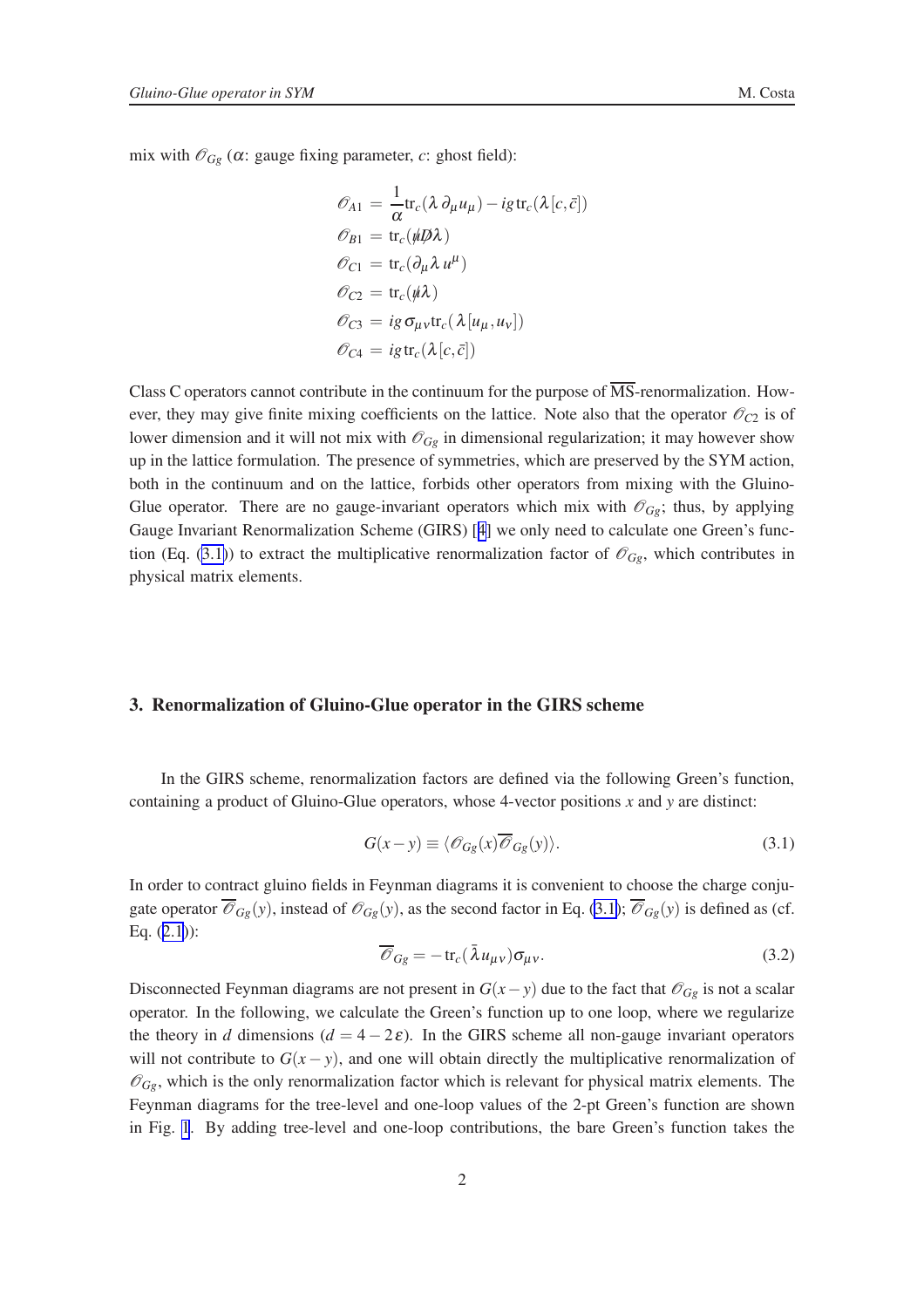<span id="page-3-0"></span>following form:

$$
G(x-y)^{\text{bare}} = -2 \frac{(N_c^2 - 1)\Gamma(2-\varepsilon)^2}{\pi^{4-2\varepsilon}} (-1+\varepsilon)(-3+2\varepsilon) \frac{1}{\varepsilon} (\varepsilon^2)^{-4+2\varepsilon} \times \left\{ 1 - \frac{g^2 N_c}{16\pi^2} (\bar{\mu}^2 z^2)^{\varepsilon} \frac{e^{\varepsilon \gamma_E} \Gamma(-\varepsilon)}{4\varepsilon \varepsilon (1-\varepsilon)^3 (3-2\varepsilon)} \times \left[ (1-\varepsilon)(12-48\varepsilon+70\varepsilon^2-39\varepsilon^3+\varepsilon^4) + \frac{(1-3\varepsilon+2\varepsilon^2+\varepsilon^3)\Gamma(-\varepsilon)\Gamma(\varepsilon)^2 \Gamma(4-3\varepsilon)}{4(1-2\varepsilon)\Gamma(-2\varepsilon)^2 \Gamma(2\varepsilon)} \right] \right\}, (3.3)
$$

where  $z^{\mu} \equiv y^{\mu} - x^{\mu}$ ,  $\bar{\mu}$  is the  $\overline{\text{MS}}$  renormalization scale relating the dimensionful coupling constant *g*<sub>L</sub> in the *d*-dimensional Lagrangian to the dimensionless "bare" coupling constant  $g^B$ :  $g_L = \mu^g g^B$  $(\mu = \bar{\mu}\sqrt{e^{\gamma_E}/4\pi})$ . To this perturbative order, the distinction between bare and renormalized coupling constants is inessential; we will thus denote both by *g*. A more promising option is to inte-



Figure 1: Tree-level and (eleven) one-loop Feynman diagrams contributing to the expectation value  $\langle \mathcal{O}_{Gg}(x) \overline{\mathcal{O}}_{Gg}(y) \rangle$ . A wavy (solid) line represents gluons (gluinos). The dashed line is the ghost field. A cross denotes the insertion of the operator.

grate Eq.[\(3.1\)](#page-2-0) over three of the four components of the position vector  $(x - y)$ , while setting the fourth component equal to a reference scale  $\bar{t}$ . Due to the anisotropic lattice employed in simulations, the temporal direction is a special one. In this sense, a natural choice for the component  $\bar{t}$  is to be temporal; we call this variant "t-GIRS". Without loss of generality, we set  $x = (x_1, x_2, x_3, 0)$ and  $y = (0,0,0,\bar{t})$ ; then the renormalization condition for t-GIRS has the following form:

$$
\operatorname{Tr}\Big[\Big(\int d^3\vec{x}\,\langle\mathscr{O}_{Gg}^{\mathsf{t-GIRS}}(\vec{x},0)\overline{\mathscr{O}}_{Gg}^{\mathsf{t-GIRS}}(\vec{0},\vec{t})\rangle\Big)\gamma_4\Big] = (Z_{Gg}^{\mathsf{B},\mathsf{t-GIRS}})^2 \operatorname{Tr}\Big[\Big(\int d^3\vec{x}\,\langle\mathscr{O}_{Gg}^{\mathsf{B}}(\vec{x},0)\overline{\mathscr{O}}_{Gg}^{\mathsf{B}}(\vec{0},\vec{t})\rangle^{\text{tree}}\Big)\gamma_4\Big],\tag{3.4}
$$

where the right-hand side of the above condition is the tree-level Green's function with  $\varepsilon \to 0$ . The conversion factor between  $\overline{\text{MS}}$  and t-GIRS,  $\mathscr{O}_{Gg}^{\overline{\text{MS}}} = C_{Gg}^{\text{t-GIRS},\overline{\text{MS}}} \mathscr{O}_{Gg}^{\text{t-GIRS}}$ , is obtained from the relation:

$$
\operatorname{Tr}\Big[\Big(\int d^3\vec{x}\,\langle\mathscr{O}_{Gg}^{\overline{\text{MS}}}(\vec{x},0)\overline{\mathscr{O}}_{Gg}^{\overline{\text{MS}}}(\vec{0},\vec{t})\rangle\Big)\gamma_4\Big] = \Big(C_{Gg}^{\overline{\text{MS}},t-\text{GIRS}}\Big)^2 \operatorname{Tr}\Big[\Big(\int d^3\vec{x}\,\langle\mathscr{O}_{Gg}^{t-\text{GIRS}}(\vec{x},0)\overline{\mathscr{O}}_{Gg}^{t-\text{GIRS}}(\vec{0},\vec{t})\rangle^{\text{tree}}\Big)\gamma_4\Big].\tag{3.5}
$$

Note that both sides of Eq. (3.5) are well-defined as  $d \rightarrow 4$ , and thus spatial integration is performed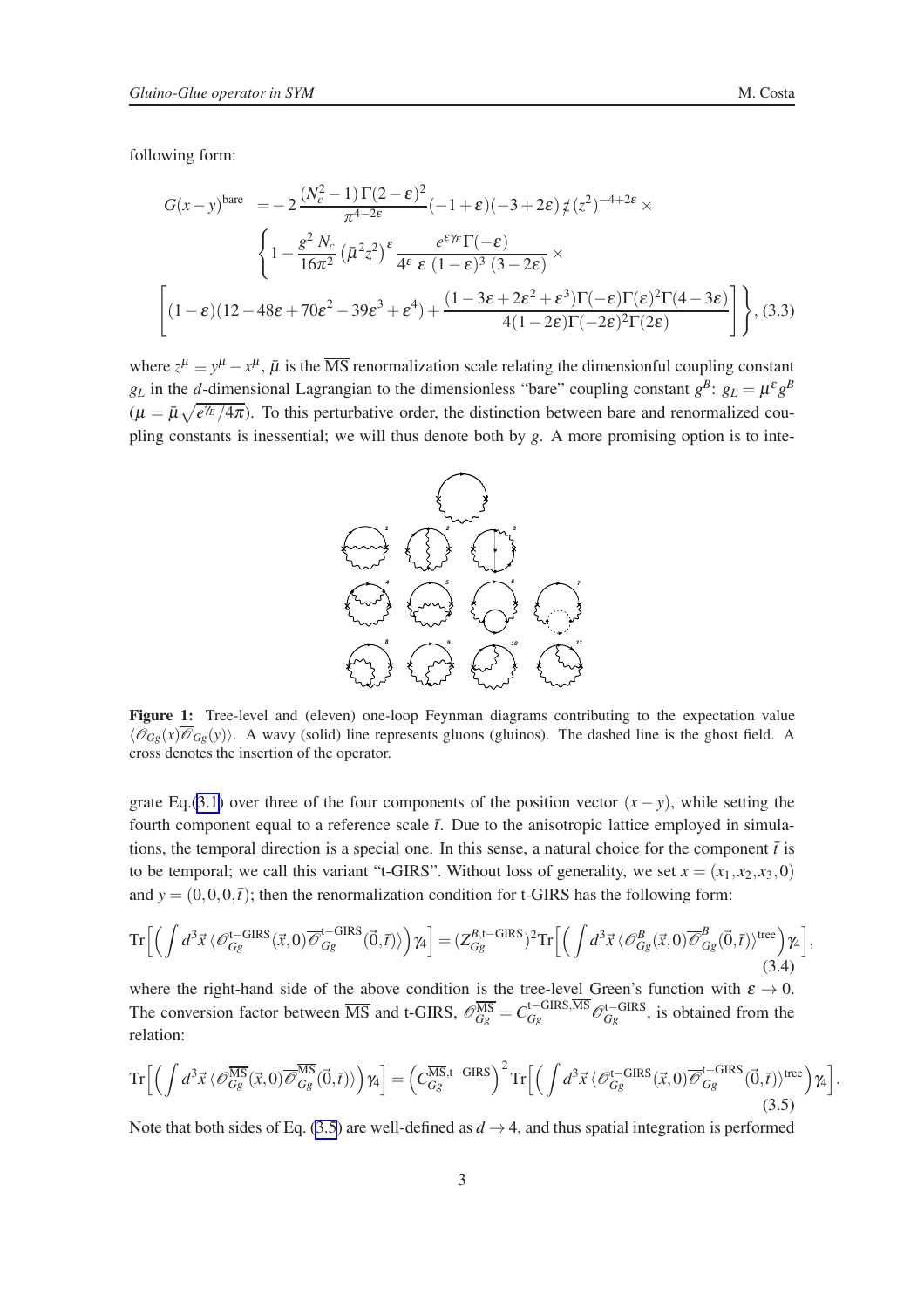in 3 (rather than  $d - 1$ ) dimensions. Use of the integrals:

$$
\int d^3 \vec{x} \, \frac{1}{(|\vec{x}|^2 + t^2)^4} = \frac{\pi^2}{8|t|^5}, \quad \int d^3 \vec{x} \, \frac{\ln(|\vec{x}|^2 + t^2)}{(|\vec{x}|^2 + t^2)^4} = \frac{\pi^2(-5 + 12\ln(2) + 6\ln(t^2))}{48|t|^5},\tag{3.6}
$$

in Eq. ([3.5](#page-3-0)), leads to the following expression for the conversion factor from t-GIRS to  $\overline{\text{MS}}$ :

$$
C_{Gg}^{\overline{\text{MS}},t-\text{GIRS}} = 1 + \frac{g^2 N_c}{16\pi^2} \left( -\frac{5}{6} + 6\gamma_E + 3\ln(\bar{\mu}^2 \bar{t}^2) \right) + \mathcal{O}(g^4). \tag{3.7}
$$

Using a standard lattice discretization  $\mathcal{O}_{Gg}^L$  of the Gluino-Glue operator [\[5\]](#page-7-0), the non-perturbative value of its renormalization factor,  $Z_{Gg}^{L,\text{t}-\text{GIRS}}$ , can be found via:

$$
(Z_{Gg}^{L,\text{t-GIRS}})^2 \text{Tr} \Big[ \Big( \int d^3 \vec{x} \, \langle \mathcal{O}_{Gg}^L(\vec{x},0) \overline{\mathcal{O}}_{Gg}^L(\vec{0},\vec{t}) \rangle \Big) \gamma_4 \Big] = \text{Tr} \Big[ \Big( \int d^3 \vec{x} \lim_{\varepsilon \to 0} \langle \mathcal{O}_{Gg}(x) \overline{\mathcal{O}}_{Gg}(y) \rangle^{\text{tree}} \Big) \gamma_4 \Big] = 3 \frac{(N_c^2 - 1)|t|}{\pi^2 t^5}.
$$
 (3.8)

#### 4. Perturbative study of the Gluino-Glue operator on the lattice

Given that  $\mathcal{O}_{Gg}$  has a relatively high dimensionality, 7/2, there is a number of other (non-gauge invariant) composite operators with which  $\mathcal{O}_{Gg}$  can, and will, mix [\[2\]](#page-7-0); this becomes apparent when one calculates Green's functions with elementary external fields, as is done in a typical renormalization procedure. A proper treatment of this mixing entails studying the 2-pt and 3-pt Green's functions of  $\mathcal{O}_{Gg}$  with external gluino and gluon fields. The renormalized fields and operators are related to bare ones through:

$$
u_{\mu}^{R} = \sqrt{Z_{u}} u_{\mu}^{B}, \quad \lambda^{R} = \sqrt{Z_{\lambda}} \lambda^{B}, \quad c^{R} = \sqrt{Z_{c}} c^{B}, \quad \mathcal{O}_{Gg}^{R} = Z_{Gg} \mathcal{O}_{Gg}^{B} + z_{A1} \mathcal{O}_{A1}^{B} + z_{B1} \mathcal{O}_{B1}^{B} + \sum_{i=1}^{4} z_{Ci} \mathcal{O}_{Ci}^{B}
$$
\n(4.1)

We compute the one-loop quantum correction for the relevant Green's functions of the Gluino-Glue operator. This allows us to determine renormalization factors of the operator in the  $\overline{\text{MS}}$  scheme, as well as the mixing coefficients for the other operators. To this end, our computations are performed using dimensional and lattice regularizations. We employ a standard discretization where gluinos are defined on lattice sites and gluons reside on the links of the lattice; the discretization is based on Wilson's formulation of non-supersymmetric gauge theories with clover improvement. Our perturbative results are analytic expressions depending on the number of colors, *Nc*, the clover coefficient,  $c_{SW}$ , the Wilson parameter,  $r = \pm 1$ , the lattice spacing *a*, and the gauge parameter,  $\alpha$ .

To obtain *ZGg* and all mixing coefficients, *z*, we have calculated, to one loop and in an arbitrary covariant gauge, the 2-pt (gluino-gluon) and 3-pt (gluino-gluon-gluon and gluino-ghost-antighost) bare amputated Green's functions of  $\mathcal{O}_{Gg}$ ; these are related to the corresponding renormalized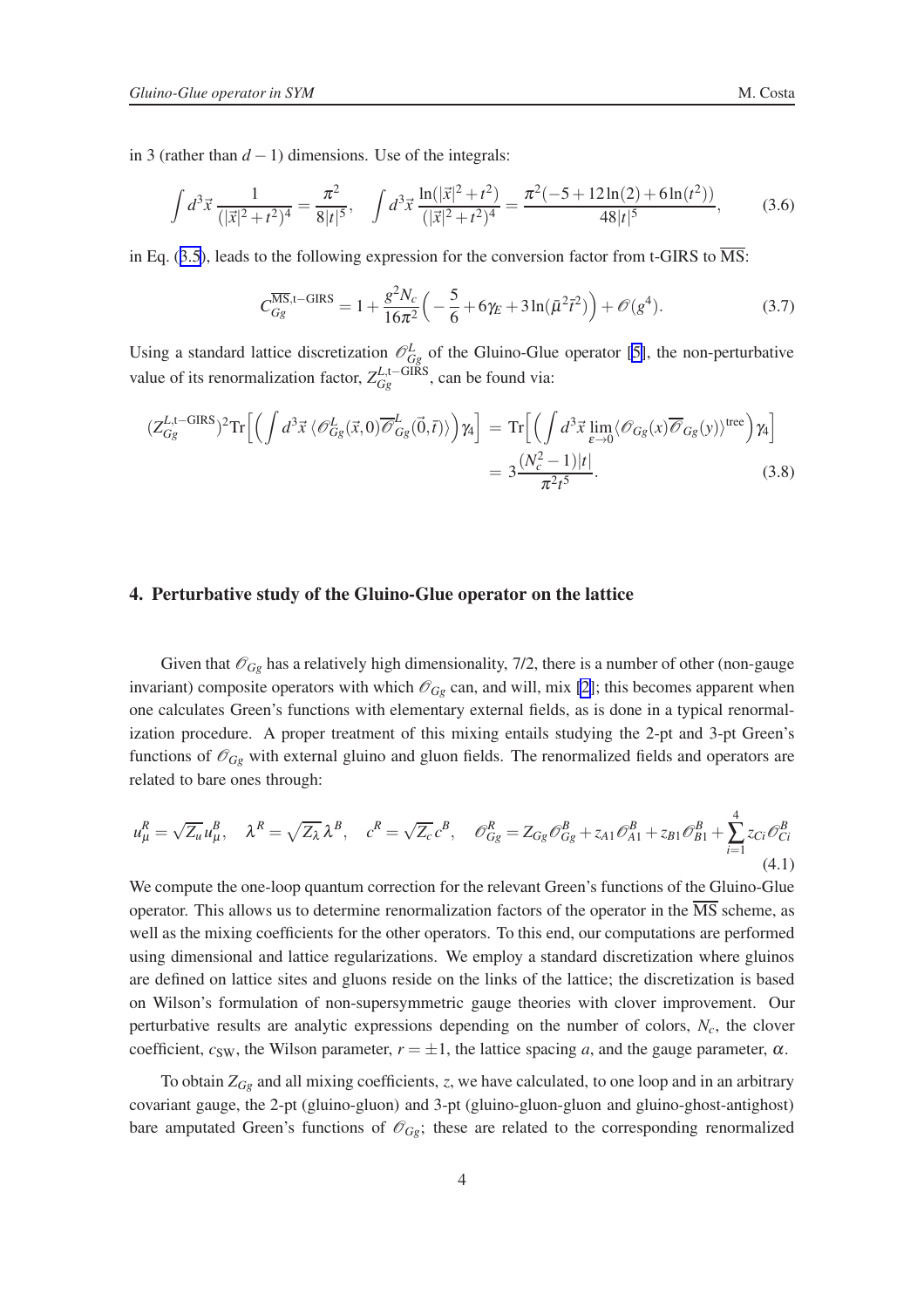<span id="page-5-0"></span>
$$
\langle u_{\nu}^{R} \mathcal{O}_{Gg}^{R} \bar{\lambda}^{R} \rangle_{amp} = Z_{\lambda}^{-1/2} Z_{\mu}^{-1/2} Z_{Gg} \langle u_{\nu}^{B} \mathcal{O}_{Gg}^{B} \bar{\lambda}^{B} \rangle_{amp} + z_{A1} \langle u_{\nu}^{B} \mathcal{O}_{A1}^{B} \bar{\lambda}^{B} \rangle_{amp}^{tree} + z_{B1} \langle u_{\nu}^{B} \mathcal{O}_{B1}^{B} \bar{\lambda}^{B} \rangle_{amp}^{tree} + z_{C1} \langle u_{\nu}^{B} \mathcal{O}_{C1}^{B} \bar{\lambda}^{B} \rangle_{amp}^{tree} + z_{C2} \langle u_{\nu}^{B} \mathcal{O}_{C2}^{B} \bar{\lambda}^{B} \rangle_{amp}^{tree}
$$
(4.2)

$$
\langle u_{\nu}^{R} u_{\mu}^{R} \mathcal{O}_{Gg}^{R} \bar{\lambda}^{R} \rangle_{amp} = Z_{\lambda}^{-1/2} Z_{u}^{-1} Z_{Gg} \langle u_{\nu}^{B} u_{\mu}^{B} \mathcal{O}_{Gg}^{B} \bar{\lambda}^{B} \rangle_{amp} + z_{B1} \langle u_{\nu}^{B} u_{\mu}^{B} \mathcal{O}_{B1}^{B} \bar{\lambda}^{B} \rangle_{amp}^{tree} + z_{C3} \langle u_{\nu}^{B} u_{\mu}^{B} \mathcal{O}_{G3}^{B} \bar{\lambda}^{B} \rangle_{amp}^{tree}
$$
\n(4.3)

$$
\langle c^R \mathcal{O}_{Gg}^R \bar{c}^R \bar{\lambda}^R \rangle_{amp} = Z_c^{-1} Z_\lambda^{-1/2} Z_{Gg} \langle c^B \mathcal{O}_{Gg}^B \bar{c}^b \bar{\lambda}^B \rangle_{amp} + z_{A1} \langle c^B \mathcal{O}_{A1}^B \bar{c}^B \bar{\lambda}^B \rangle_{amp}^{tree} + z_{C4} \langle c^B \mathcal{O}_{C4}^B \bar{c}^B \bar{\lambda}^B \rangle_{amp}^{tree}
$$
(4.4)

The one-loop Feynman diagrams (one-particle irreducible (1PI)) contributing to these Green's functions are shown in Figs. 2, 3, [4](#page-6-0). We have made a choice of the external momenta for Green's



Figure 2: One-loop Feynman diagrams contributing to the two point Green's function of the Gluino-Glue operator,  $\langle u_v \mathcal{O}_{Gg} \bar{\lambda} \rangle$ . A wavy (dashed) line represents gluons (gluinos). A cross denotes the insertion of the Gluino-Glue operator. Diagrams 2, 4 do not appear in dimensional regularization; they do however show up in the lattice formulation.



Figure 3: One-loop Feynman diagrams contributing to the three point Green's function of the Gluino-Glue operator,  $\langle u_V u_\mu \mathcal{O}_{Gg} \bar{\lambda} \rangle$ . A wavy (dashed) line represents gluons (gluinos). Diagrams 1, 2, 3, 5, 6, 11, and 13 do not appear in dimensional regularization but they contribute in the lattice regularization. A cross denotes the insertion of the operator. A mirror version (under exchange of the two external gluons) of diagrams 3, 4, 5, 6, 8, 10, 14, 15 and 16 must also be included.

functions which allow an unambiguous extraction of all mixing coefficients and renormalization constants of the operators. We calculate the 2-pt Green's function  $\langle u_{\nu}^{\alpha_1}(-q_1)\mathcal{O}_{Gg}(x)\bar{\lambda}^{\alpha_2}(q_2)\rangle$ , for three choices of the external momenta  $q_1$  and  $q_2$ :  $q_2 = 0$ ,  $q_1 = 0$  and  $q_2 = -q_1$ . The 3-pt Green's functions  $\langle c^{\alpha_3}(q_3) \mathcal{O}_{Gg} \bar{c}^{\alpha_2}(q_2) \bar{\lambda}^{\alpha_1}(q_1) \rangle$  and  $\langle u^{\alpha_1}_{\nu}(-q_1) u^{\alpha_2}_{\mu}(-q_2) \mathcal{O}_{Gg} \bar{\lambda}^{\alpha_3}(q_3) \rangle$  are calcu-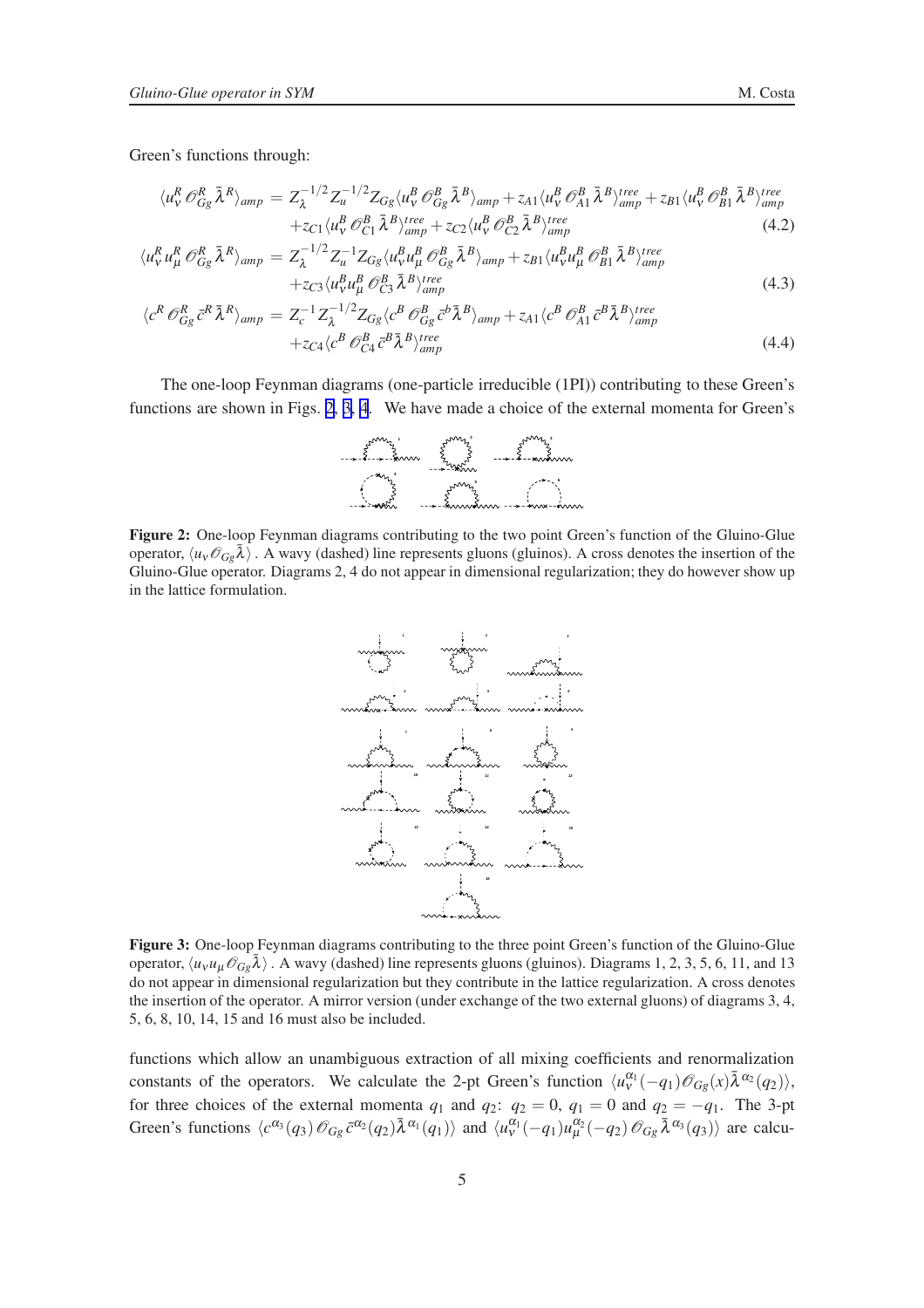

<span id="page-6-0"></span>Figure 4: One-loop Feynman diagrams contributing to the three point Green's function of the Gluino-glue operator,  $\langle c \mathcal{O}_{Gg} \bar{c} \bar{\lambda} \rangle$ . A wavy (dashed) line represents gluons (gluinos). A cross denotes the insertion of the operator. The "double dashed" line is the ghost field. Diagrams 1 and 2 do not appear in dimensional regularization; they do however show up in the lattice formulation.

lated at  $(q_1 = q_2, q_3 = 0)$  and  $(q_2 = 0, q_3 = -q_1)$ , respectively. We use the  $\overline{\text{MS}}$  renormalization scheme, in which the left hand sides of the renormalization conditions in Eqs. ([4.2](#page-5-0)), ([4.3](#page-5-0)) and ([4.4](#page-5-0)) are the  $\overline{\text{MS}}$ -renormalized Green's functions which are calculated by the elimination of the pole part of the continuum bare Green's functions. The right hand sides are the bare latice Green's functions. The relevant renormalizations of fields and gauge couplings constant were not all available for the clover action considered in this work, and had to be calculated as a prerequisite. Imposing the renormalization conditions we get the results for the renormalization factor and the mixing coefficients:

$$
Z_{Gg}^{L,\overline{\rm MS}} = 1 - \frac{g^2 N_c}{16\pi^2} \left( \frac{9.8696}{N_c^2} - 1.7626 - 9.9198 c_{\rm SW}^2 + 4.9765 c_{\rm SW} r - 3 \log(a^2 \bar{\mu}^2) \right) \tag{4.5}
$$

$$
z_{B1}^{L,\overline{\text{MS}}} = \frac{g^2 N_c}{16\pi^2} \left( 0.4241 - \frac{3}{2} \log(a^2 \bar{\mu}^2) \right) \tag{4.6}
$$

$$
z_{C3}^{L,\overline{\text{MS}}} = -\frac{g^2 N_c}{16\pi^2} 0.000114
$$
\n(4.7)

Systematic errors coming from numerical loop integration are much smaller than the precision presented in the above results. Also, certain mixing coefficients vanish at one loop:

$$
z_{A1}^{\overline{L,\overline{\rm MS}}} = z_{C1}^{\overline{L,\overline{\rm MS}}} = z_{C2}^{\overline{L,\overline{\rm MS}}} = z_{C4}^{\overline{L,\overline{\rm MS}}} = 0
$$
\n(4.8)

Further details on this calculation can be found in Ref. [[2](#page-7-0)].

## 5. Summary – Future Plans

In this work we have studied the mixing under renormalization for the Gluino-Glue operator using lattice perturbation theory. We have calculated the one-loop renormalization factors and mixing coefficients in the  $\overline{\text{MS}}$  renormalization scheme. As a prerequisite, we have computed the gluon, gluino and gauge coupling renormalization. Further, we have evaluated the conversion factor to  $\overline{\text{MS}}$  for  $\mathscr{O}_{Gg}$  to order  $g^2$ , using the GIRS renormalization scheme, by calculating the two-loop diagrams in the correlation function involving a product of two  $\mathcal{O}_{Gg}$  operators at distinct positions.

Some natural extensions of our work, besides going to higher perturbative order, are to address SQCD, where the inclusion of quarks and squarks causes  $\mathscr{O}_{Gg}$  to mix with other gauge invariant and noninvariant operators, even (on the lattice) ones of lower dimensionality. In our ongoing investigation we plan to address also other improved actions (e.g., overlap action, Wilson action using